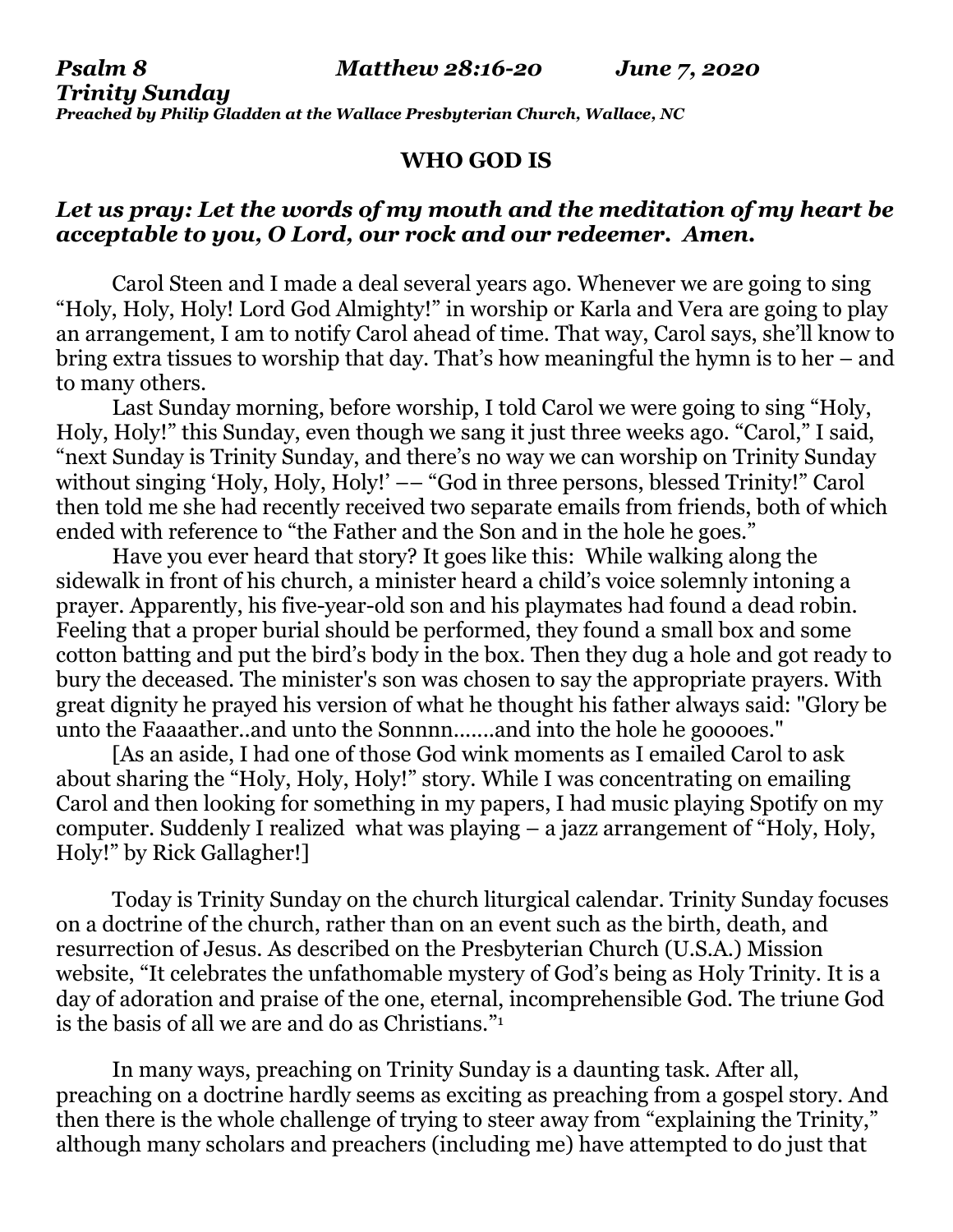over the years. Many times you end up violating that cardinal rule – "When you find yourself in a hole, stop digging!" Why, even the great Methodist theologian Charles Wesley had this to say about understanding the Trinity – "Bring me a worm that can comprehend a man, and then I will show you a man that can comprehend the Triune God."

That's the thing about God, isn't it? Because God has made himself known to us through his Son Jesus Christ and in the power of the Holy Spirit, we can't help but want to know God better – or at least to describe who God is. But, whenever we try to describe God with our human language, we inevitably come up short.

The great writer T.S. Eliot is probably best known today for writing the poetry collection on which Andrew Lloyd Weber based his Broadway musical "Cats." Eliot had a conversion experience in 1927 from Unitarianism to Anglicanism. He described his religious views as a combination of "a Catholic cast of mind, a Calvinist heritage, and a Puritanical temperament." <sup>2</sup> His religious faith played an important role in his later writings and poetry. From 1936-1943, Eliot published what he considered to be his most significant work and what many consider to be his masterpiece, a collection of poems called "Four Quartets." The poems deal with questions of life and death, time and eternity, the incarnation, and spiritual revelation. The poems have been described as the poet's clearest exposition of his Christian beliefs.

In the first poem ("Burnt Norton"), Eliot writes about the limits of our human comprehension and language when it comes to knowing God. You can hear his biblical allusions in his description:

Words strain,

Crack and sometimes break, under the burden, Under the tension, slip, slide, perish, Decay with imprecision, will not stay in place, Will not stay still. Shrieking voices Scolding, mocking, or merely chattering, Always assail them. The Word in the desert Is most attacked by voices of temptation, The crying shadow in the funeral dance, The loud lament of the disconsolate chimera.

So it is when we try to explain and rationalize the concept of God-the-Three-in-One – "our words strain, crack and sometimes break, under the burden." And yet we persist – and we raise our voices to sing "Holy, Holy, Holy! Lord God Almighty!" and we baptize "in the name of the Father and of the Son and of the Holy Spirit." Why do we do it? We do it because God has made himself known to us as Three-in-One, Father, Son, and Holy Spirit – not to make our lives hard, not to confuse our minds, not to hide from us behind some incomprehensible doctrine. And, because God has made himself known to us as Father, Son, and Holy Spirit, he has revealed who God is.

As has been said, "If this is God, then thus is God." Think about that for a minute. The disciples were faithful Jews, raised on the bedrock belief of "the Lord our God, the Lord alone." And yet, when they came to know Jesus, saw who he was and what he was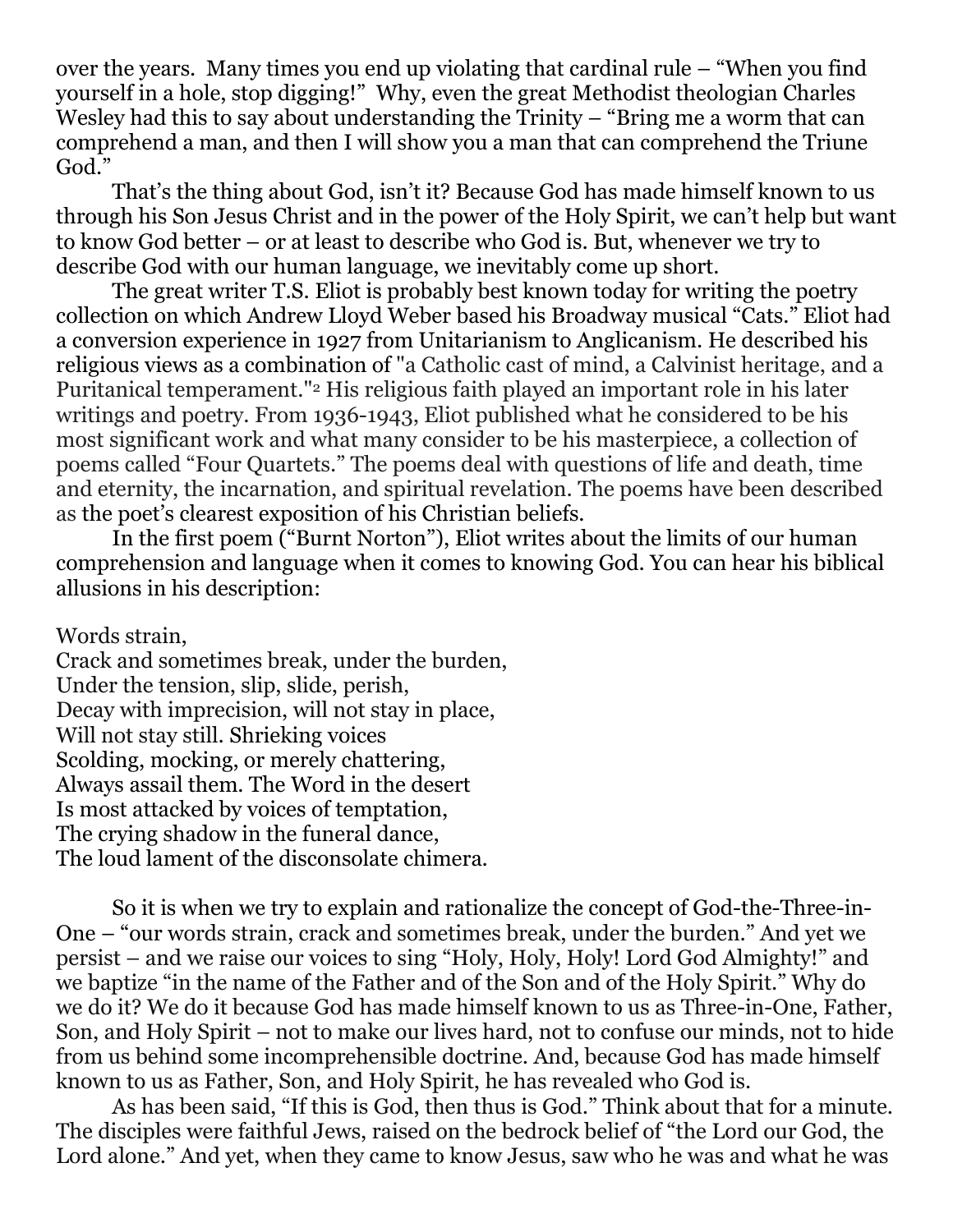about, and began to trust that, indeed, in Jesus of Nazareth God was dwelling, they could have said, "If this is God, then thus is God." When the disciples experienced the rush of the mighty wind and the flames of fire on Pentecost and felt the power of the Holy Spirit in their lives to be Jesus' witnesses "to the ends of the earth," they could have said, "If this is God, then thus is God."

In other words, even if there isn't a fully developed doctrine of the Trinity anywhere in the New Testament (much less the Bible as a whole), our foundational belief in God-the-Three-in-One has its deep roots in the relationship God chose to have with his people (and continues to have with his people) as a God who creates, who cares, who redeems, who saves, and who calls us to walk with him in the paths of righteousness and to take the good news with us wherever we go. One person has rightly said that the idea of the Trinity is not optional, because it describes the very nature of God. It is who God is.

You might have heard the story about the Kindergarten teacher who was walking around the classroom observing the students while they were drawing. She stopped at the desk of one little girl who was working hard on her drawing. The teacher watched for a minute, then asked what the girl was drawing. The girl replied, "I'm drawing God." The teacher paused and said, "But no one knows what God looks like." Without missing a beat, or looking up from her drawing, the girl replied, "They will in a minute."

I don't know that I'm quite as confident as that little Kindergarten girl, but I am confident in saying that the Trinity – Father, Son, and Holy Spirit – tells us who God is. Actually, it is more correct – and more personally meaningful and relevant – to say that the Trinity – Father, Son, and Holy Spirit – *shows* us who God is. For you see, at its heart, the doctrine of the Trinity is all about love and relationship. If that still sounds too philosophical, think about it this way – the doctrine of the Trinity is our very human attempt to describe in words – words that sometimes crack and strain and even break under the burden – the majesty and glory and grace and mercy and self-giving love and awesome power we have come to know through God the Father, God the Son, and God the Holy Spirit.

One Presbyterian theologian has summed up the importance of the Trinity in our lives, not in technical theological language, but in terms of what we believe when times are hard. How particularly relevant his words are right now:

"When dramatic events occur in our lives, we find out what we really believe. When our hopes are crushed, or when we reflect on an enormous tragedy such as the tsunami [today we would say the coronavirus pandemic and the boiling over of racial tensions], we discover which parts of the creeds and confessions we recite in church are essential to our lives. What guides our faith in such situations? How do we bring comfort and hope to others? What do we really believe?

"The Apostle Paul might have said: 'Blessed be the God and Father of our Lord Jesus Christ who consoles us in all our affliction, for just as the sufferings of Christ are abundant for us, so our consolation is abundant through Christ, sealed in our hearts through the power and constant presence of the Holy Spirit' (2 Corinthians 1:3–5, 21– 22).

"John Calvin might have said: 'Christ is not only the pledge of our adoption, but God also gives us the Holy Spirit as a witness to this adoption, through whom we may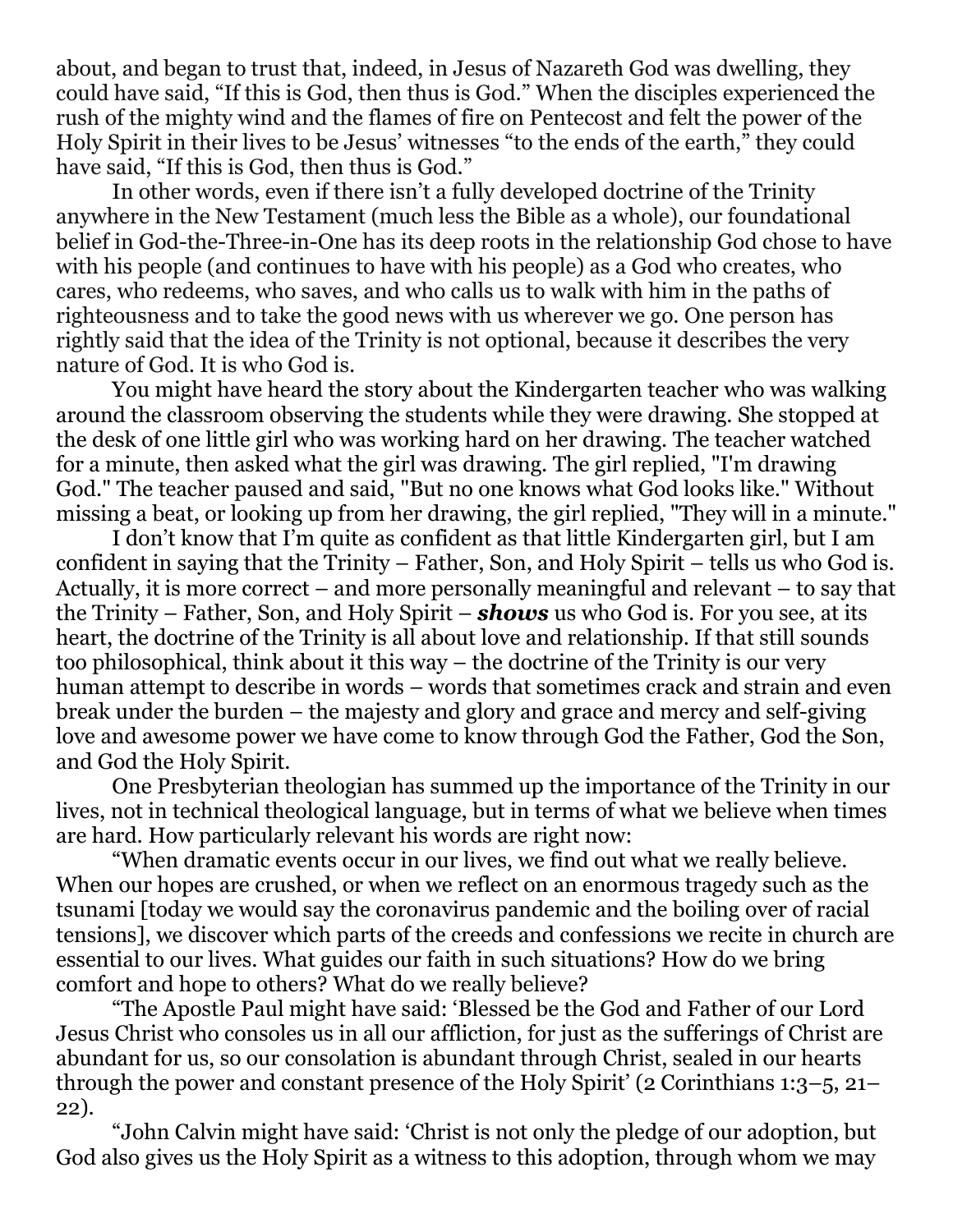freely cry aloud, "Abba, Father." Whenever we are distressed, remember to ask for the presence of the Spirit who will enable us to pray boldly' (Institutes, III.20.37).

"But we might say: 'Be comforted, for God is always with you.'" <sup>3</sup> Which is exactly the promise Jesus makes in the very last verse of Matthew's gospel – "And remember, I am with you always, to the end of the age." (Matthew 28:20) That is the same promise the angel brought to Joseph in a dream back at the beginning of Matthew's gospel: "All this took place to fulfill what had been spoken by the Lord through the prophet: 'Look, the virgin shall conceive and bear a son, and they shall name him Emmanuel,' which means, 'God is with us.'" (Matthew 1:22-23)

Think about that! In all of life, and especially when times are hard, God is with us – through the presence of the risen Lord Jesus Christ and the power of the Holy Spirit. God isn't present with us as a philosophical ideal or a generic natural force or an unknowable deity. God is with us, *always* with us as Father, Son, and Holy Spirit. God is with us when we are sent out to make disciples of all nations, when we baptize in the name of the Father, Son, and Holy Spirit, and when we teach people all that Jesus has shown us about who God is.

The heart of the Trinity is relationship and love. And it is from that relationship and love that Jesus gives us our commission as his disciples. Robert Cornwall writes, "Our calling, our commission, then, is to draw others into this relationship. We preach, we disciple, we baptize, and in the course of this work, God draws humanity into God's self, transforming all – and this is a task that transcends time as we know it. But the promise is there, Jesus will be present with us and to us to the end of the age." 4

Thank God for the Trinity, for knowing who God is as we seek to respond faithfully to his call. Thank God that as he sends us out to do God's work, we go with the promise that God the Three-in-One is always with us.

Let me finish today's sermon with another lectionary poem by Andrew King, called "The Commissioned." As you listen to the words, be reminded of who God is – and who God is calling us to be.

#### **THE COMMISSIONED**

## I.

At first it feels like a circle closed, a journey completed, this reminder of the mountain where Peter, James and John saw the Lord transfigured, speaking with Elijah and Moses, the voice that thundered from the enclosing cloud filling the disciples with fear. It is Christ himself who speaks to us here, the Lord crucified and now resurrected, proclaiming his authority, and for a moment the apostles might be tempted to think the mission, surely, is accomplished, goal achieved: God reigning through Christ; and perhaps the eleven look around the peak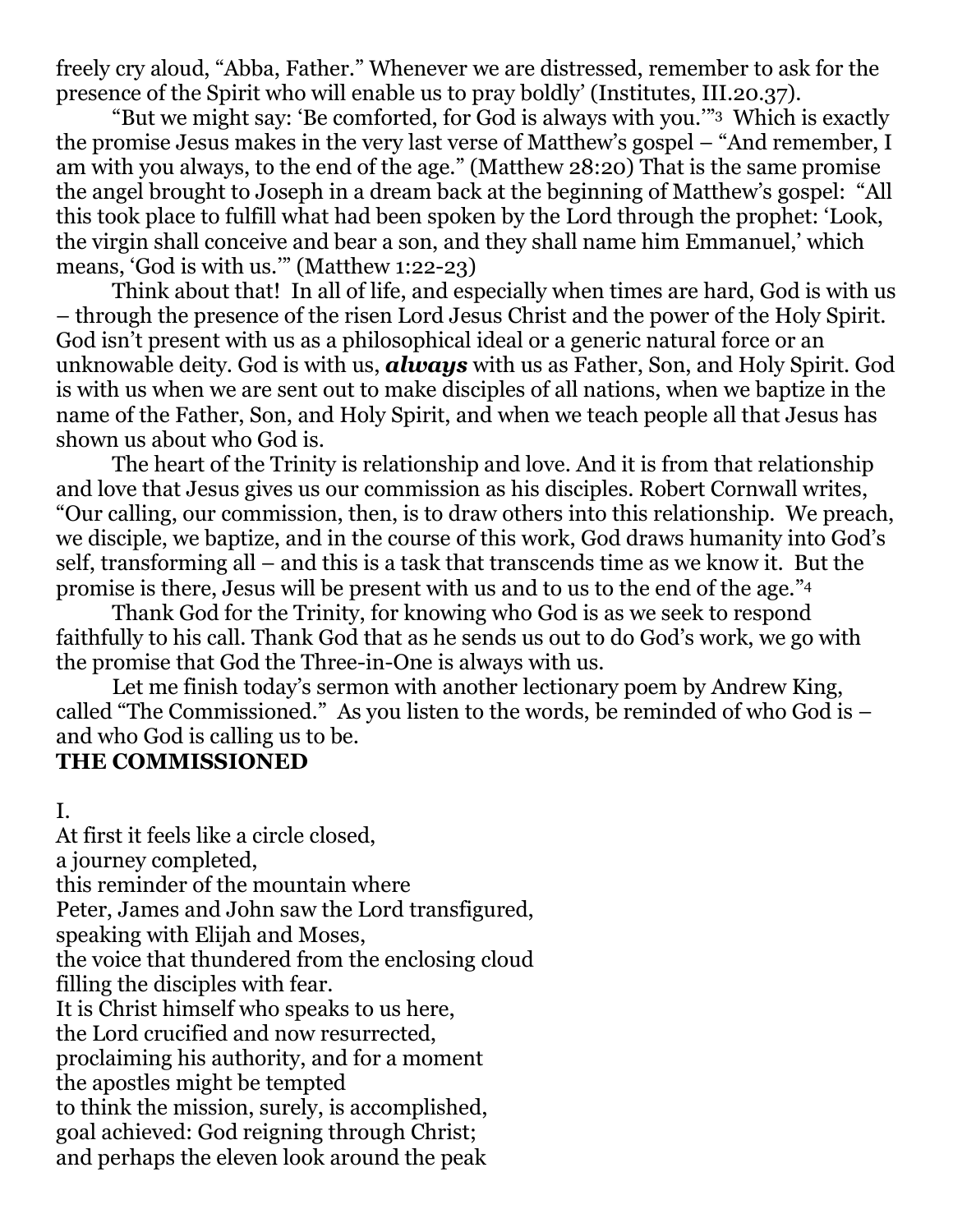to see if Moses and Elijah will again appear for congratulatory clasps of the hand.

But the circle has not closed; the journey has not finished, it is open-ended as the arching sky and as the road below that leads to the distant horizon; open as the mission that here Christ gives us, as the promise he makes to be always with us, from now to the end of days. For disciples must be made in and from every nation, taught Christ's ways and words and sent anew to serve the men and women of the earth.

## II.

See how the slanting sun, moving across these Galilean hills, takes its seat on the rim of the wider world, inviting our eyes to seek, not the shades of prophets past, but the shimmer of the new world to come. See how, as we lift our heads in the gaze that follows Christ's lifting from the earth, we discover no mystifying cloud, nor faces from only scriptural glory. Rather see the shapes of the yet-to-be appearing in the echoes of his words:

There we see Paul, in conversation with Peter; and there is Barnabas, and Phoebe, and Lydia speaking with Thomas, who will travel to India; we can see Boniface, and Patrick, and Columba, standing beside Francis and John and Charles; a little further over: Dorothy Ripley who laboured for slaves in America; Mary Slessor, who served so faithfully in Nigeria; Elizabeth Fry, who did her work close to home; just a few among hosts of other men and women come to this summit, hearts receiving Christ's commission for them; whose long shadows shine, but in whose shadow –

look, just over here – stands another familiar figure who, like them, will be helping